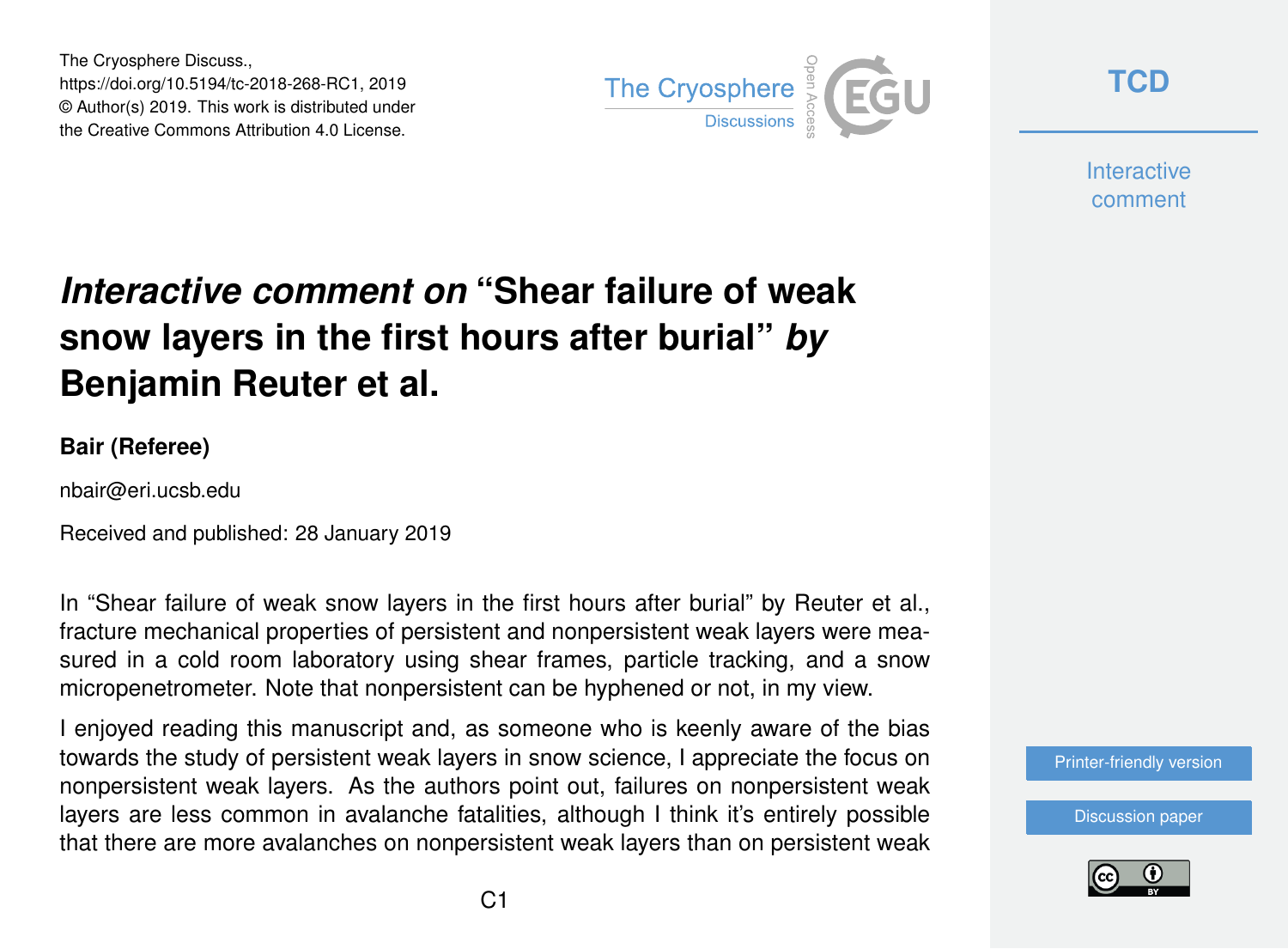layers worldwide. Thus, I find the motivation of this study excellent.

I found the manuscript well written and the experimental approaches and findings well supported. Most of my critiques are minor and are included as an annotated PDF. I have a few general criticisms:

1) It's not clear how the linear elastic limit was determined. From what I can tell, it was visually estimated from the stress/strain curves. Given the scatter in these points, there is substantial uncertainty in this estimate. That uncertainty is not reflected in the results, i.e. Table 2.

2) Although I appreciate the focus on nonpersistent weak layers, it is not a new finding that these weak layers are as weak or often weaker in shear than all the other types. Roch (1966) and Jamieson and Johnston (2001) have both previously showed this.

3) Likewise, the authors suggest that "Conditions for sufficient strengthening, when decomposing fragmented particles are no longer prone to fail, could be studied in the future." Although this hasn't been done in a laboratory, there is lots of evidence about waiting for a day or two for nonpersistent weak layers to strengthen. For instance, in Bair (2013) I found that waiting 24 hr after new snowfall dropped the number of avalanches to a median value of zero. The result is significant at p < 0.01 for over 1000 days of avalanche control work with explosives at a ski area where 87% of avalanches fail on nonpersistent weak layers.

4) Making the data available on request does not satisfy The Cryosphere's data policy (https://www.the-cryosphere.net/about/data\_policy.html#data\_availability). I suggest adding them as a supplement or putting them in a publicly accessible repository.

Overall, these criticisms are minor and I would recommend publication after addressing them.

NB 2019-01-28

Bair, E. H. (2013). Forecasting artificially-triggered avalanches in storm snow

**Interactive** comment

[Printer-friendly version](https://www.the-cryosphere-discuss.net/tc-2018-268/tc-2018-268-RC1-print.pdf)

[Discussion paper](https://www.the-cryosphere-discuss.net/tc-2018-268)